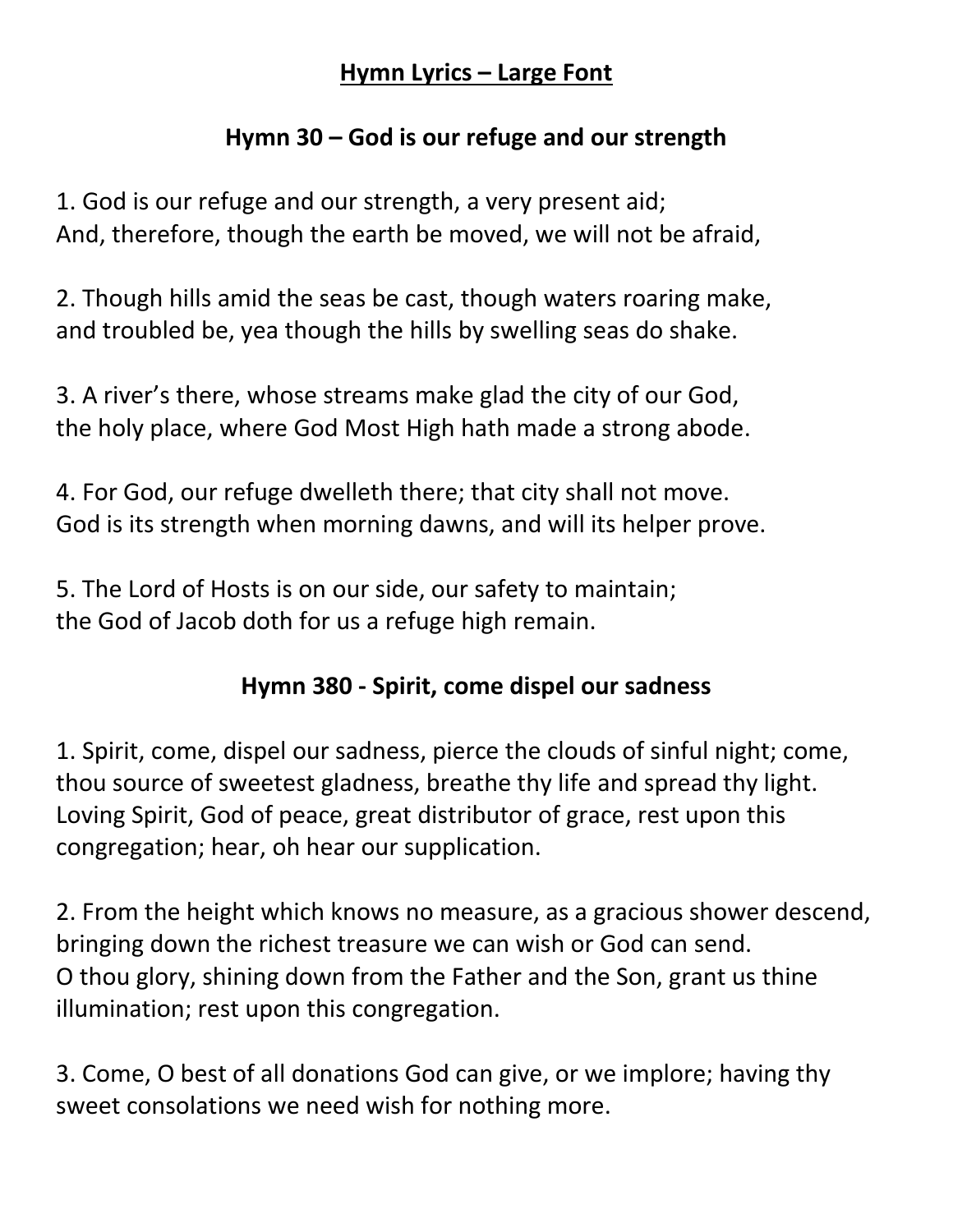Come, anoint us now with power; on our souls thy graces shower; author of the new creation, make our hearts thy habitation.

# **Hymn 685 – How firm a foundation**

1. How firm a foundation, ye saints of the Lord, is laid for your faith in God's excellent word! What more can God say than to you hath been said to you that for refuge to Jesus have fled?

2. "Fear not, I am with thee; oh be not dismayed! For I am thy God, and will still give thee aid; I'll strengthen thee, help thee, and cause thee to stand upheld by my righteous, omnipotent hand.

3. "When through the deep waters I call thee to go, the rivers of woe shall not thee overflow, for I will be with thee, thy troubles to bless, and sanctify to thee thy deepest distress.

4. "When through fiery trials thy pathway shall lie, my grace, all sufficient, shall be thy supply: the flames shall not hurt thee; I only design thy dross to consume and thy gold to refine.

5. "The soul that on Jesus hath learned for repose I will not- I will not- desert to his foes; that soul, though all hell should endeavor to shake, I'll never- no, never- no, never forsake!"

## **Hymn 247 – Christ the Lord is risen today**

1. "Christ the Lord is risen today," all creation join to say. Raise your joys and triumphs high; sing, ye heavens, and earth reply. Love's redeeming work is done, fought the fight, the battle won: lo! our sun's eclipse is o'er; lo! he sets in blood no more.

2. Vain the stone, the watch, the seal; Christ hath burst the gates of hell. Death in vain forbids him rise; Christ hath opened paradise. Lives again our